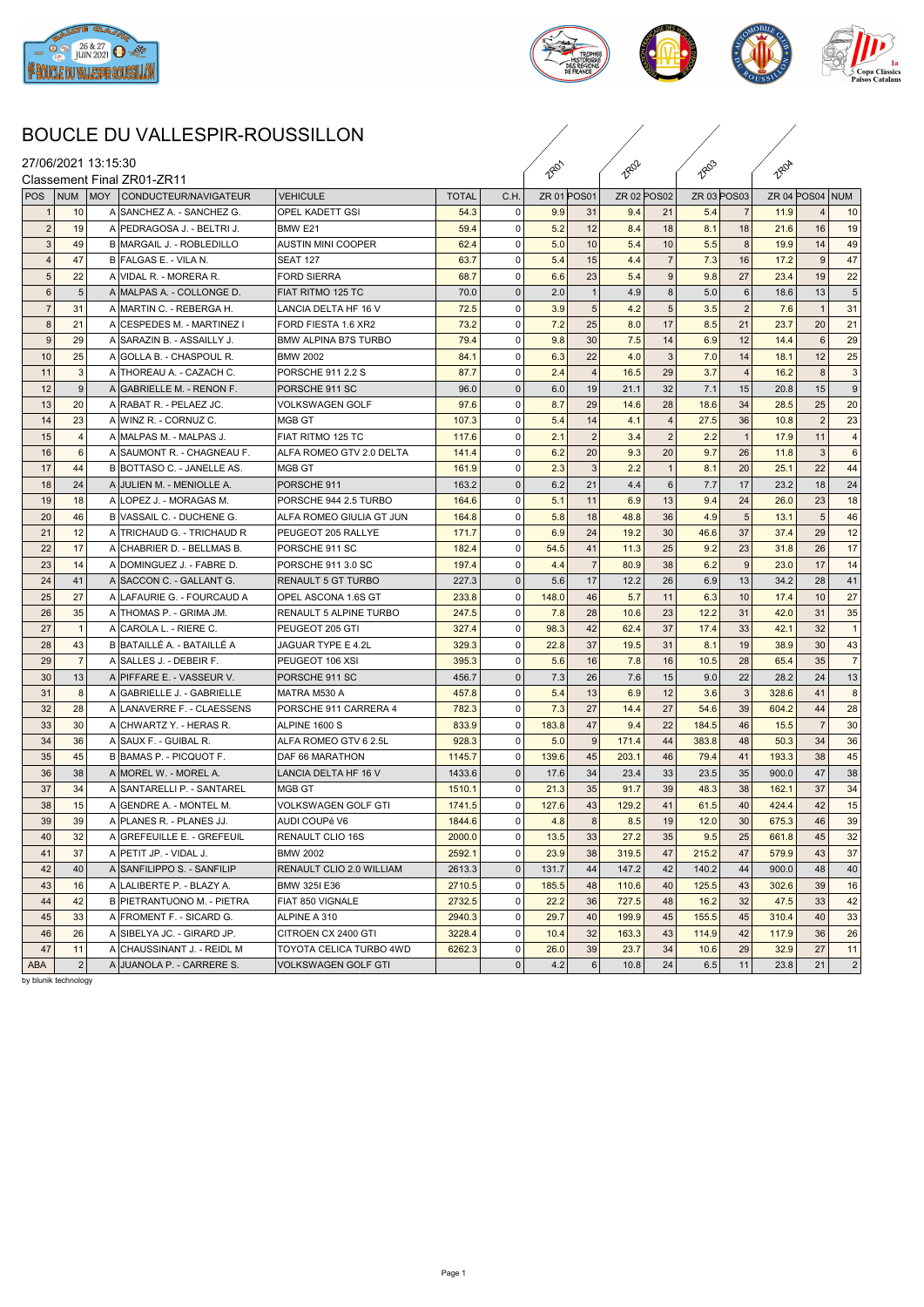



## BOUCLE DU VALLESPIR-ROUSSILLON

|                     |            |                | BOUCLE DU VALLESPIR-ROUSSILLON                        |                               |                    |                |                    |                   |                    |                |                    |                       |             |                |             |                |
|---------------------|------------|----------------|-------------------------------------------------------|-------------------------------|--------------------|----------------|--------------------|-------------------|--------------------|----------------|--------------------|-----------------------|-------------|----------------|-------------|----------------|
| 27/06/2021 13:15:30 |            |                | Classement Final ZR01-ZR11                            |                               | <b>TROS</b>        |                | 1806               |                   | 1807               |                | <b>TROB</b>        |                       |             |                | <b>RA10</b> |                |
| <b>POS</b>          | <b>NUM</b> |                | MOY CONDUCTEUR/NAVIGATEUR                             | <b>VEHICULE</b>               | <b>ZR 05 POS05</b> |                | <b>ZR 06 POS06</b> |                   | <b>ZR 07 POS07</b> |                | <b>ZR 08 POS08</b> |                       | ZR 09 POS09 |                | ZR $10$ NUM |                |
|                     |            | 10             | A SANCHEZ A. - SANCHEZ G.                             | <b>OPEL KADETT GSI</b>        | 4.7                |                | 1.8                |                   | 7.8                |                | 0.3                |                       | 0.8         |                | 1.5         | 10             |
| $\overline{2}$      |            | 19             | A PEDRAGOSA J. - BELTRI J.                            | BMW E21                       | 1.9                | $\overline{1}$ | 2.0                | $\overline{2}$    | 6.6                |                | 0.9                | 5 <sub>1</sub>        | 0.8         | $\mathbf{3}$   | 1.9         | 19             |
| $\mathbf{3}$        |            | 49             | B MARGAIL J. - ROBLEDILLO                             | AUSTIN MINI COOPER            | 6.4                | 14             | 3.0                | $\overline{4}$    | 6.6                | $\overline{2}$ | 1.3                | 9 <sup>1</sup>        | 5.1         | 27             | 1.7         | 49             |
| $\overline{4}$      |            | 47             | B FALGAS E. - VILA N.                                 | <b>SEAT 127</b>               | 7.8                | 15             | 5.9                | 8 <sup>1</sup>    | 8.2                | 7              | 1.2                | 8 <sup>1</sup>        | 1.4         | 6              | 3.0         | 47             |
| 5                   |            | 22             | A VIDAL R. - MORERA R.                                | <b>FORD SIERRA</b>            | 3.9                | 6              | 2.6                | $\lvert 3 \rvert$ | 7.2                | $\mathcal{R}$  | 2.4                | 18                    | 3.8         | 22             | 3.3         | 22             |
| 6                   |            | 5              | A MALPAS A. - COLLONGE D.                             | FIAT RITMO 125 TC             | 2.7                | -3             | 9.6                | 14                | 14.6               | 11             | 1.5                | 10                    | 3.3         | 17             | 4.6         | 5              |
| $\overline{7}$      |            | 31             | A MARTIN C. - REBERGA H.                              | LANCIA DELTA HF 16 V          | 14.2               | 28             | 6.7                | 10                | 21.8               | 18             | 1.6                | 11                    | 2.9         | 15             | 4.2         | 31             |
| 8                   |            | 21             | A CESPEDES M. - MARTINEZ I                            | FORD FIESTA 1.6 XR2           | 8.6                | 17             | 4.8                | -7                | 7.3                |                | 0.4                | 3 <sup>1</sup>        | 0.4         | $\overline{1}$ | 2.8         | 21             |
| 9                   |            | 29             | A SARAZIN B. - ASSAILLY J.                            | BMW ALPINA B7S TURBO          | 5.3                | 10             | 9.6                | 15                | 17.6               | 12             | 0.7                | 4 <sup>1</sup>        | 2.3         | 12             | 2.7         | 29             |
| 10                  |            | 25             | A GOLLA B. - CHASPOUL R.                              | <b>BMW 2002</b>               | 8.6                | 18             | 12.9               | 18                | 8.6                | 8              | 3.9                | 27                    | 3.2         | 16             | 5.6         | 25             |
| 11                  |            | $\mathbf{3}$   | A THOREAU A. - CAZACH C.                              | PORSCHE 911 2.2 S             | 11.0               | 23             | 6.4                | 9                 | 18.8               | 15             | 2.0                | 15                    | 3.7         | 20             | 4.0         | 3              |
| 12                  |            | 9              | A GABRIELLE M. - RENON F.                             | PORSCHE 911 SC                | 4.9                | -9             | 7.1                | 11                | 18.6               | 14             | 1.9                | 14                    | 3.4         | 19             | 2.6         | g              |
| 13                  |            | 20             | A RABAT R. - PELAEZ JC.                               | VOLKSWAGEN GOLF               | 4.7                | -8             | 4.6                | 6                 | 11.6               | 10             | 0.4                | $\vert$ 2             | 1.2         | 5              | 3.3         | 20             |
| 14                  |            | 23             | A WINZ R. - CORNUZ C.                                 | MGB GT                        | 12.7               | 27             | 8.9                | 13                | 18.5               | 13             | 2.5                | 21                    | 5.0         | 26             | 8.8         | 23             |
| 15                  |            | $\overline{4}$ | A MALPAS M. - MALPAS J.                               | FIAT RITMO 125 TC             | 31.9               | 35             | 15.9               | 21                | 29.8               | 25             | 1.9                | 13                    | 2.4         | 14             | 5.7         | $\overline{4}$ |
| 16                  |            | 6              | A SAUMONT R. - CHAGNEAU F.                            | ALFA ROMEO GTV 2.0 DELTA      | 16.4               | 29             | 32.7               | 27                | 37.1               | 28             | 2.5                | 19                    | 4.0         | 24             | 5.7         | 6              |
| 17                  |            | 44             | B BOTTASO C. - JANELLE AS.                            | IMGB GT                       | 5.5                | 11             | 28.9               | 26                | 79.1               | 32             | 3.3                | 22                    | 1.7         | 10             | 2.7         | 44             |
| 18                  |            | 24             | A JULIEN M. - MENIOLLE A.                             | PORSCHE 911                   | 3.1                | $\overline{4}$ | 98.6               | 34                | 7.8                | 6              | 1.1                | 6                     | 2.0         | 11             | 5.2         | 24             |
| 19                  |            | 18             | A LOPEZ J. - MORAGAS M.                               | PORSCHE 944 2.5 TURBO         | 3.6                | 5              | 95.5               | 33                | 10.8               | $\mathbf{Q}$   | 1.2                | 7 <sup>1</sup>        | 1.7         | 9              | 2.9         | 18             |
| 20                  |            | 46             | B VASSAIL C. - DUCHENE G.                             | ALFA ROMEO GIULIA GT JUN      | 17.0               | 30             | 23.0               | 24                | 18.8               | 16             | 6.6                | 34                    | 10.4        | 35             | 11.8        | 46             |
| 21                  |            | 12             | A TRICHAUD G. - TRICHAUD R                            | PEUGEOT 205 RALLYE            | 10.1               | 22             | 13.6               | 19                | 24.2               | 20             | 2.5                | 20                    | 3.8         | 21             | 5.5         | 12             |
| 22                  |            | 17             | A CHABRIER D. - BELLMAS B.                            | PORSCHE 911 SC                | 8.9                | 20             | 10.0               | 16                | 28.8               | 24             | 11.0               | 37                    | 4.0         | 25             | 10.2        | 17             |
|                     |            | 14             |                                                       | PORSCHE 911 3.0 SC            |                    | $\overline{2}$ |                    | 5                 | 67.8               |                |                    |                       |             | $\overline{4}$ |             |                |
| 23<br>24            |            | 41             | A DOMINGUEZ J. - FABRE D.<br>A SACCON C. - GALLANT G. | <b>RENAULT 5 GT TURBO</b>     | 2.4<br>8.7         | 19             | 3.4<br>33.3        | 28                | 111.2              | 31<br>36       | 3.4<br>5.2         | 23<br>30 <sup>1</sup> | 1.1<br>1.5  | 8              | 3.8<br>3.3  | 14<br>41       |
| 25                  |            | 27             | A LAFAURIE G. - FOURCAUD A                            | OPEL ASCONA 1.6S GT           | 6.4                | 13             | 8.2                | 12                | 20.6               | 17             | 6.4                | 33                    | 3.3         | 18             |             | 27             |
| 26                  |            | 35             | A THOMAS P. - GRIMA JM.                               | <b>RENAULT 5 ALPINE TURBO</b> | 11.7               | 26             | 34.8               | 29                | 67.3               | 30             | 15.7               | 38                    | 6.1         | 28             | 5.7<br>32.4 | 35             |
| 27                  |            |                |                                                       |                               |                    |                |                    | 22                |                    |                |                    |                       |             |                |             |                |
|                     |            | $\overline{1}$ | A CAROLA L. - RIERE C.                                | PEUGEOT 205 GTI               | 21.0               | 33             | 20.7               |                   | 22.5               | 19             | 3.7                | 25                    | 10.4        | 34             | 20.8        |                |
| 28                  |            | 43             | B BATAILLÉ A. - BATAILLÉ A                            | JAGUAR TYPE E 4.2L            | 53.8               | 38             | 59.7               | 31                | 80.4               | 33             | 7.1                | 36                    | 12.7        | 38             | 12.7        | 43             |
| 29                  |            | $\overline{7}$ | A SALLES J. - DEBEIR F.                               | PEUGEOT 106 XSI               | 11.6               | 25             | 75.3               | 32                | 205.7              | 38             | 2.4                | 17                    | 1.5         | $\overline{7}$ | 7.4         | $\overline{7}$ |
| 30                  |            | 13             | A PIFFARE E. - VASSEUR V.                             | PORSCHE 911 SC                | 174.1              | 44             | 181.6              | 37                | 37.0               | 27             | 2.1                | 16                    | 3.9         | 23             | 3.4         | 13             |
| 31                  |            | 8              | A GABRIELLE J. - GABRIELLE                            | MATRA M530 A                  | 11.0               | 24             | 28.1               | 25                | 25.1               | 22             | 1.8                | 12                    | 8.1         | 31             | 11.8        | 8              |
| 32                  |            | 28             | A LANAVERRE F. - CLAESSENS                            | PORSCHE 911 CARRERA 4         | 18.4               | 32             | 15.1               | 20                | 41.2               | 29             | 4.2                | 29                    | 8.3         | 32             | 12.3        | 28             |
| 33                  |            | 30             | A CHWARTZ Y. - HERAS R.                               | ALPINE 1600 S                 | 360.6              | 48             | 20.8               | 23                | 30.7               | 26             | 3.9                | 28                    | 6.5         | 29             | 13.9        | 30             |
| 34                  |            | 36             | A SAUX F. - GUIBAL R.                                 | ALFA ROMEO GTV 6 2.5L         | 5.8                | 12             | 235.2              | 39                | 25.5               | 23             | 5.3                | 31                    | 24.0        | 40             | 8.7         | 36             |
| 35                  |            | 45             | B BAMAS P. - PICQUOT F.                               | <b>DAF 66 MARATHON</b>        | 164.7              | 43             | 249.3              | 40                | 81.0               | 34             | 6.7                | 35                    | 6.9         | 30             | 12.9        | 45             |
| 36                  |            | 38             | A MOREL W. - MOREL A.                                 | LANCIA DELTA HF 16 V          | 17.6               | 31             | 10.4               | 17                | 215.0              | 39             | 3.6                | 24                    | 15.8        | 39             | 14.6        | 38             |
| 37                  |            | 34             | A SANTARELLI P. - SANTAREL                            | MGB GT                        | 130.7              | 41             | 257.4              | 42                | 420.4              | 42             | 64.6               | 41                    | 119.6       | 42             | 108.8       | 34             |
| 38                  |            | 15             | A GENDRE A. - MONTEL M.                               | <b>VOLKSWAGEN GOLF GTI</b>    | 152.1              | 42             | 133.6              | 35                | 334.3              | 40             | 137.2              | 46                    | 100.7       | 41             | 113.1       | 15             |
| 39                  |            | 39             | A PLANES R. - PLANES JJ.                              | AUDI COUPé V6                 | 23.5               | 34             | 175.0              | 36                | 24.4               | 21             | 3.7                | 26                    | 11.2        | 36             | 900.0       | 39             |
| 40                  |            | 32             | A GREFEUILLE E. - GREFEUIL                            | RENAULT CLIO 16S              | 61.4               | 39             | 251.7              | 41                | 900.0              | 45             | 6.3                | 32                    | 2.3         | 13             | 11.1        | 32             |
| 41                  |            | 37             | A PETIT JP. - VIDAL J.                                | <b>BMW 2002</b>               | 109.9              | 40             | 203.9              | 38                | 768.1              | 43             | 92.1               | 44                    | 121.2       | 43             | 86.5        | 37             |
| 42                  |            | 40             | A SANFILIPPO S. - SANFILIP                            | RENAULT CLIO 2.0 WILLIAM      | 207.9              | 46             | 481.4              | 43                | 172.3              | 37             | 67.3               | 42                    | 130.5       | 44             | 129.2       | 40             |
| 43                  |            | 16             | A LALIBERTE P. - BLAZY A.                             | <b>BMW 325I E36</b>           | 189.9              | 45             | 900.0              | 45                | 354.5              | 41             | 36.6               | 40                    | 202.0       | 46             | 243.7       | 16             |
| 44                  |            | 42             | B PIETRANTUONO M. - PIETRA                            | FIAT 850 VIGNALE              | 46.4               | 37             | 900.0              | 47                | 900.0              | 46             | 17.1               | 39                    | 12.0        | 37             | 13.2        | 42             |
| 45                  |            | 33             | A FROMENT F. - SICARD G.                              | ALPINE A 310                  | 226.0              | 47             | 614.4              | 44                | 868.8              | 44             | 131.1              | 45                    | 167.2       | 45             | 156.4       | 33             |
| 46                  |            | 26             | A SIBELYA JC. - GIRARD JP.                            | CITROEN CX 2400 GTI           | 9.7                | 21             | 900.0              | 46                | 1800.0             | 47             | 88.6               | 43                    | 9.9         | 33             | 9.3         | 26             |
| 47                  |            | 11             | A CHAUSSINANT J. - REIDL M                            | TOYOTA CELICA TURBO 4WD       | 43.3               | 36             | 42.5               | 30                | 82.8               | 35             | 600.5              | 47                    | 1800.0      | 47             | 1800.0      | 11             |
| <b>ABA</b>          |            | $\overline{2}$ | A JUANOLA P. - CARRERE S.                             | VOLKSWAGEN GOLF GTI           | 8.5                | 16             |                    |                   |                    |                |                    |                       |             |                |             | $\overline{c}$ |

by blunik technology